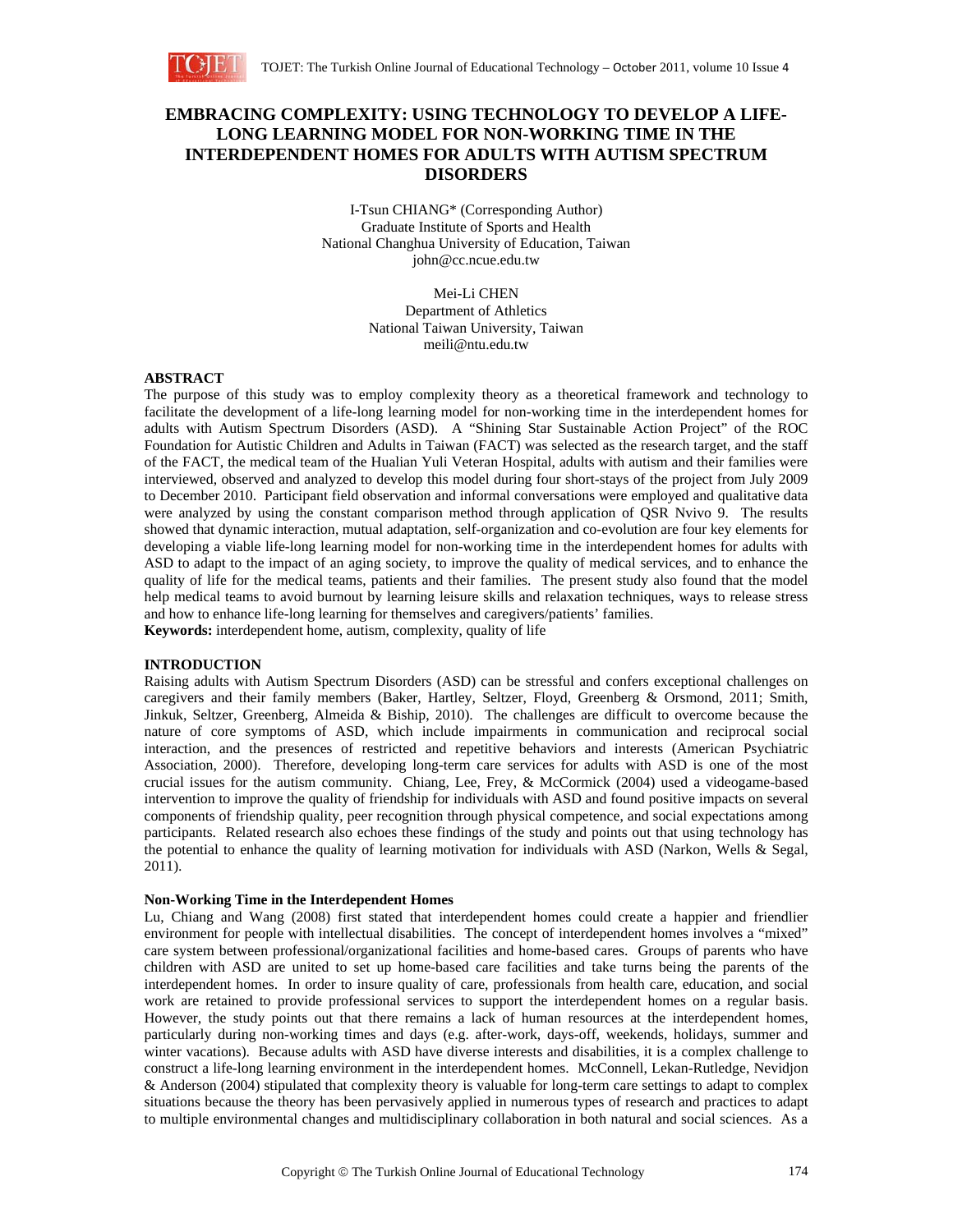

result, the purpose of the current study represented an attempt to employ complexity theory as a theoretical framework and technology to facilitate the development of a life-long learning model for non-working time in the interdependent homes for adults with ASD.

# **METHODOLOGY**

## **FACT Short Stays**

This study cooperated with the 5-year "Shining Star Sustainable Action Project" of the ROC Foundation for Autistic Children and Adults in Taiwan (FACT). The staff of the FACT and the medical team of the Hualian Yuli Veteran Hospital (HYVH) were recruited as the service team for this project. The goals of the FACT Project are as follows: (1) initiative collaboration between the FACT and HYVH; (2) designing an autismcentered long-term care program with the concept of home rebuilding; and, (3) developing a multidisciplinary holistic care model by combining medicine, nursing, psychology and counseling, social work, and occupational therapy. Major activities in the FACT project were described in Figure 1. A collaborative memorandum of understanding (MOU) between the FACT and HYVH was initiated and signed on July 20, 2006 and the second MOU was signed on November 25, 2008. The project began to execute the first short stay during July 20 to July 31, 2009. According to the health conditions, availability and appropriateness screenings of participants, the other 3 short stays were held during October 19 to October 30 in 2009, May 3 to May 15 and November 8 to December 31 in 2010.



Figure 1: Developing Processes of "Shining Star Sustainable Action Project"

### **Participants**

The medical and support teams, adults with autism and their families were interviewed, observed and analyzed to develop this life-long learning model for non-working time in the interdependent homes during 4 short stays from July 2009 to December 2010. The medical team members included the superintendent and a psychiatric doctor, one head nurse, two clinic counselors, one social worker, and two occupational therapists from the HYVH. The support team members are two teachers and three social workers from the FACT. The first stays recruited 9 adults with autism and some of their parents to participate. With screening process, the number of participants decreased to three individuals at the forth stay (Table 1). All participants in this project were interviewed and observed when they were available during those short stays.

| Table 1: Demographic information of Participants with ASD |  |  |  |
|-----------------------------------------------------------|--|--|--|
|-----------------------------------------------------------|--|--|--|

| Case No. | Gender | Age | Diagnosis*   | Education**  | <b>Short Stay</b><br>Participation |
|----------|--------|-----|--------------|--------------|------------------------------------|
|          | Male   | 29  | $SASD+ID$    | <b>SSHS</b>  | 1, 2, 3, 4                         |
| 2        | Male   | 31  | $SASD+ID$    | <b>SSHS</b>  | 1, 2, 3, 4                         |
| 3        | Male   | 34  | $MASD+ID$    | <b>SSHS</b>  | 2,3,4                              |
| 4        | Male   | 24  | <b>MASD</b>  | <b>SVSHS</b> | 1,2                                |
|          | Male   | 28  | $SASD+ID$    | <b>SSHS</b>  | 1,2,3                              |
| 6        | Male   | 20  | $MASD+ID$    | <b>SSHS</b>  | 1,2,3                              |
|          | Male   | 19  | $SASD+ID$    | <b>SSHS</b>  | 1,2                                |
| 8        | Female | 19  | $PASD+HD+EP$ | <b>SSHS</b>  |                                    |
| 9        | Female | 23  | $ASD+EP$     | <b>SVSHS</b> | 1.2                                |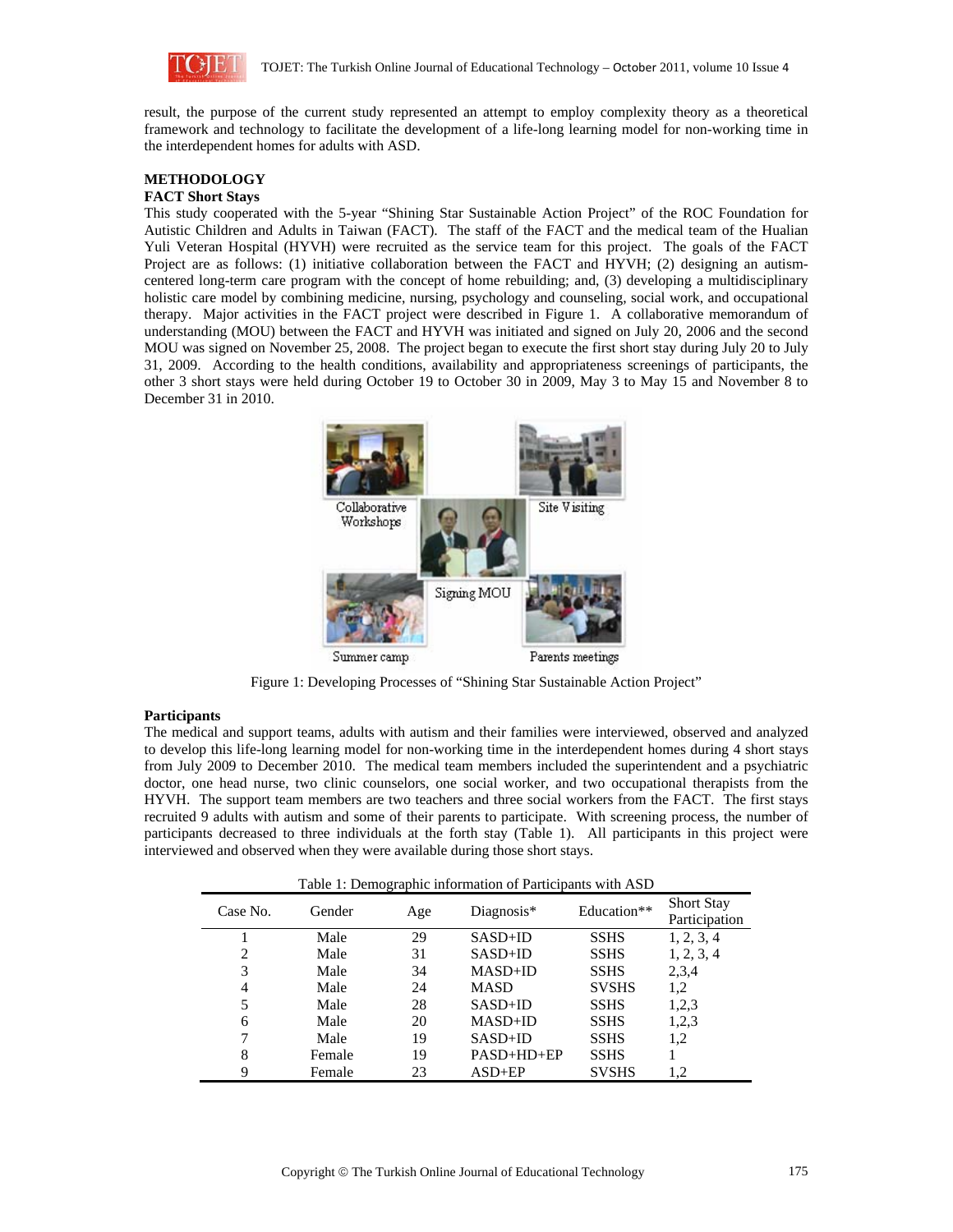

\*Note 1: SASD: Severe ASD; ID: Intellectual Disabilities; MASD: Moderate ASD; PASD: Profound ASD; HD: Hearing Disability; EP: Epilepsy \*\*Note 2: SSHS: Special Senior High School; SVSHS: Special Vocational Senior High School

### **Data Collection and Analysis**

Two qualitative research methods, participant field observation and informal conversations, were used to collect responses and feedback as field notes from the adults with autism and their family members, the medical team members, and the support team members in this study. All data were gathered and analyzed by the primary investigator who has previous qualitative research experience and long-term working experience with autism populations. Member checking, peer debriefing and auditing are three main research procedures to enhance the trustworthiness, credibility and transferability of this qualitative study. The QSR Nvivo 9 Software Package was used in coding, sorting and generating themes of the data.

### **Theoretical Framework: Complexity Theory**

Theories are constructed in order to explain, predict and master phenomena (e.g. relationships, events, or behavior) to make generalizations about observations and to consist of an interrelated, coherent set of ideas and models. Complexity theory has been pervasively applied in a variety of professions to adapt to multiple environmental changes and multidisciplinary collaboration in recently research (Paley, 2007). Evolved from Chaos theory and the idea of Lorenz attractor (Figure 2), complexity theory which emphasizes uncertainty and randomness constructs a non-linear dynamic system that traditional organizational theories are inability to explain and predict. In the healthcare- and education-related literatures, there is a growing attention in complexity theory and its implications. For example, there are a variety of research and professions that employ complexity theory as the theoretical framework in their studies, such as medical education (Fraser & Greenhalgh, 2001; Rees & Richards, 2004), health promotion (Wilson & Holt, 2001), shared care for patients with long-term mental illness (Byng & Jones, 2004), and healthcare management (Plsek and Wilson, 2001).



Figure 2: An icon of chaos theory - the Lorenz attractor (Source from Wiki Foundation, http://en.wikipedia.org/wiki/ File:Lorenz\_attractor\_yb.svg)

Complexity theory has a great strength when being used to explain the adaptability and survivability of systems that need paradoxical explanations (Grobman, 2005). The theory provides a graphical framework that outlines a complex zone with appropriate degree of agreement and certainty between simple and chaotic situations (figure 3). Since a theoretical framework of a study could provide a theory-based structure that can hold and support the conceptual foundation of a research work, it presents this complexity theory which may help to explain why the research questions under the study exists. Thus, the present study uses the theory as theoretical framework to construct a life-long learning model for non-working time in the interdependent homes for adults with ASD.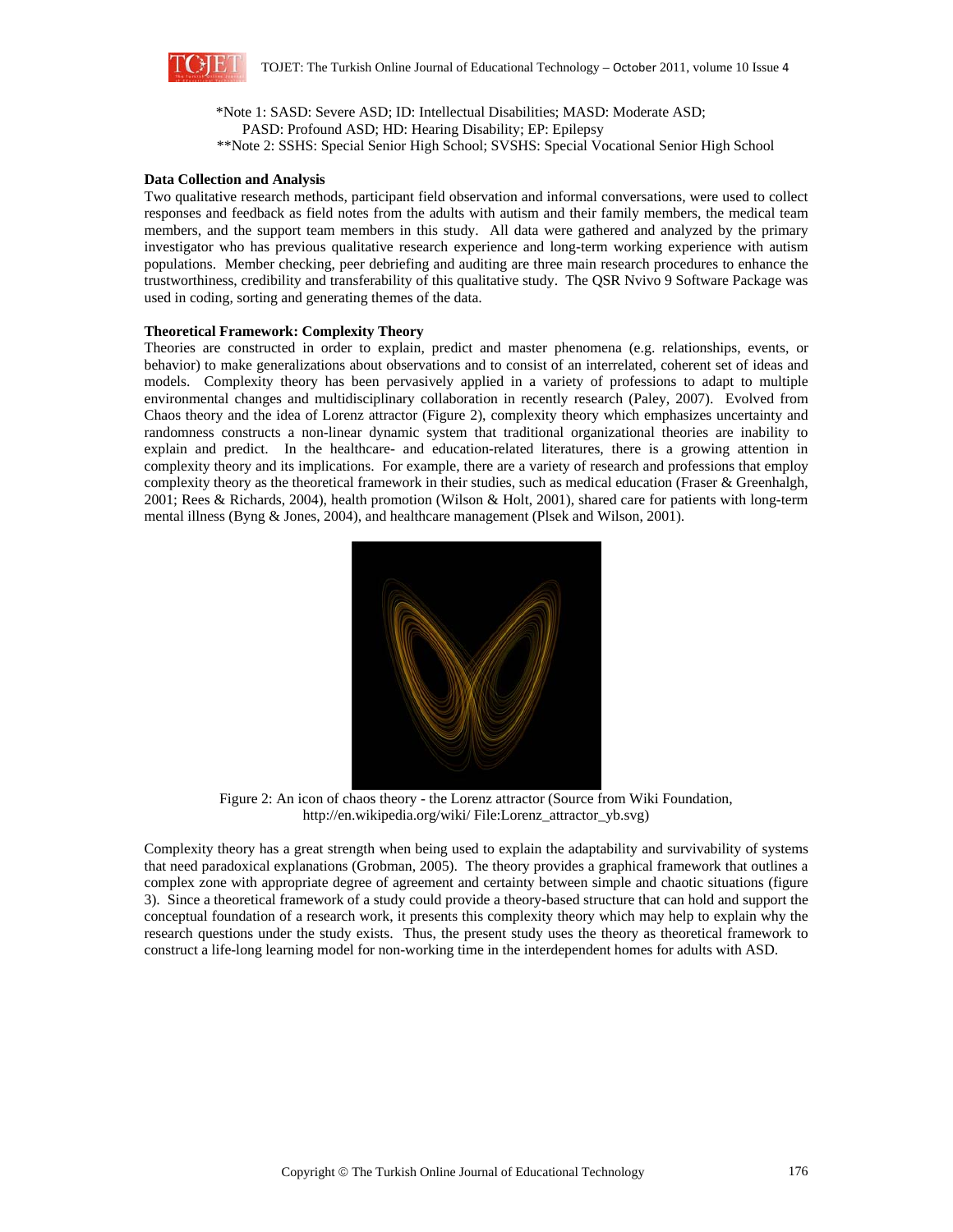



Figure 3: A graphic framework of complexity theory (Adapted from Plsek & Greenhalgh, 2001)

### **RESULTS & DISCUSSION**

According to the results of the qualitative information, dynamic interaction, mutual adaptation, self-organization and co-evolution are identified as four key elements for developing a viable life-long learning model for nonworking time in the interdependent homes for adults with ASD through technology. Those elements help not only these individuals with ASD and their families but also the medical teams and related professionals to adapt to the impact of an aging society, to improve the quality of medical services and to enhance their quality of life.

### **Dynamic Interaction**

Dynamic interaction addresses on the importance of increasing interactions between the organizations, professionals, and adults with ASD. For example, the FACT and HYVH have to find possible solutions to develop viable human resource arrangement for non-working time in the interdependent homes since it is a home-based long-term care model for adults with ASD and their parents. Therefore, dynamic interactions are highly recommended and technology can play a crucial role to facilitate better interactions between the organizations and these family members. For example, the immediate communications via Web 2.0 technology (e.g., Facebook, Plurk, Twitter, Google+) are advised to increate the dynamic interaction. Figure 4 demonstrates that the FACT has begun to use Facebook to interact with individuals with ASD and families who have children or adults with ASD.



Figure 4: The FACT Facebook page

### **Mutual Adaptation**

According to complexity theory, mutual-adaptation stipulates that developing multidisciplinary collaboration is extremely important to adults with ASD in such a diverse life-long learning environment. Traditionally, the professional, medical or support team members who provide services for adults with ASD are mostly from the areas of medical, nursing, special education, physical therapy, occupational therapy and social worker professions. All of those professionals do not have academic trainings or practical experiences on facilitating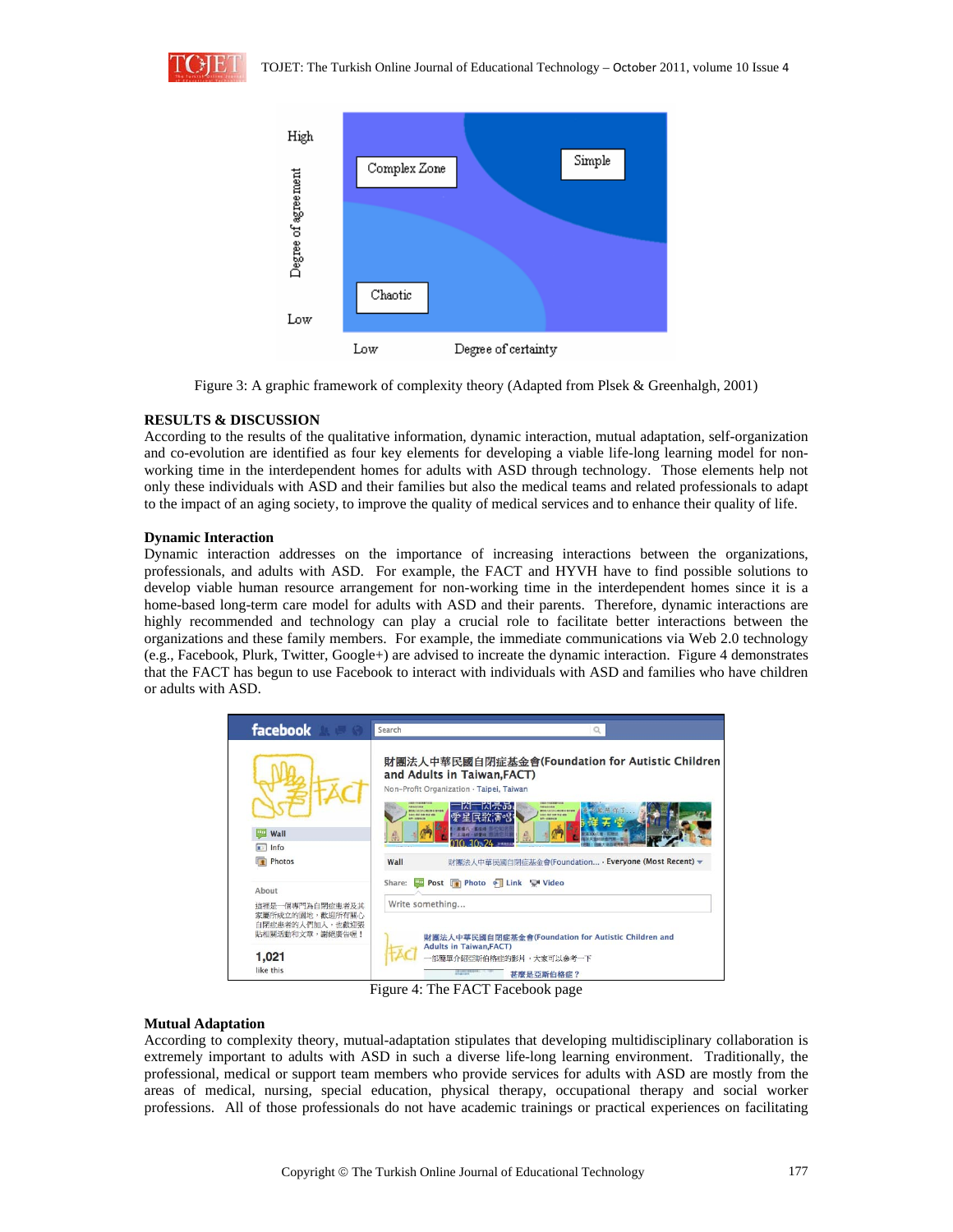

leisure, recreation, sports or other life-long learning activities for non-working time in the interdependent homes. Therefore, the model suggests that mutual adaptation shall be promoted to advance technology-related and leisure-related knowledge in those helping professions. For example, higher educators in those professions are recommended to revise their curriculum and to add more technology-based (e.g., e-learning) and leisure-related courses (e.g., therapeutic recreation) in their professional preparation, practical trainings and continuing education. In this study, one occupational therapist identified her needs in leisure-related continuing education and said,

*"It is a pity that I did not have a chance to attend leisure education workshops two years ago. I think that leisure and recreation activities are definitely needed for those adults with ASD if they plan to stay here for a long time. During weekends and holidays, I always think what leisure activities that I can teach if I am on duty. Unfortunately, this is one of my limitations because I do not have any previous training on providing therapeutic recreation sessions or prescriptive leisure activities for those adults with ASD."* 

#### **Self-Organization**

Self-organization strongly recommends that service providers (e.g. FACT and HYVH) and parents support groups shall start to advocate and develop non-working time leisure and recreation programs for individuals with ASD. The concept of self-organization not only provides leisure and recreation for non-working time for adults with ASD, but also gives a window for the medical team members to avoid burnout by learning leisure skills and relaxation and perceiving fun and enjoyment during their service delivery processes. Therefore, continuing leisure education programs are identified as an important component for their self-organizations. Figure 5 shows that the FACT began to hold a leisure education workshop for professionals who were interested in teaching leisure education and parents who have children with ASD on January 23, 2010.



Figure 5: The FACT Leisure Education Workshop Flyer

### **Co-Evolution**

The study found that both the FACT and HYVH have to expand their concepts on their service spectrum for adults with ASD in this interdependent home, such as adding learning time slots (e.g., after school hour, midnight, early morning), changing learning styles (e.g., needing a great amount of multimedia to keep concentration), facilitating feedback opportunities (online electronic interaction), and increasing their learning motivation (e.g., computer attachment, video-/audio-information). This theme identified that the professional organizations have to co-evolve and improve their services and innovations on technology-based learning and leisure opportunities when there will be a lack of human resources during non-working time. For instance, the executive of the FACT expressed his opinion on providing technology-based learning and leisure opportunities for adults with ASD and stated,

*"I believe that this approach is absolutely correct. Those adults with ASD have strong needs in continuing education in this long-term care model and in such a remote site. It is impossible to invite teachers or experts to come here every weekend; of course, we won't have enough*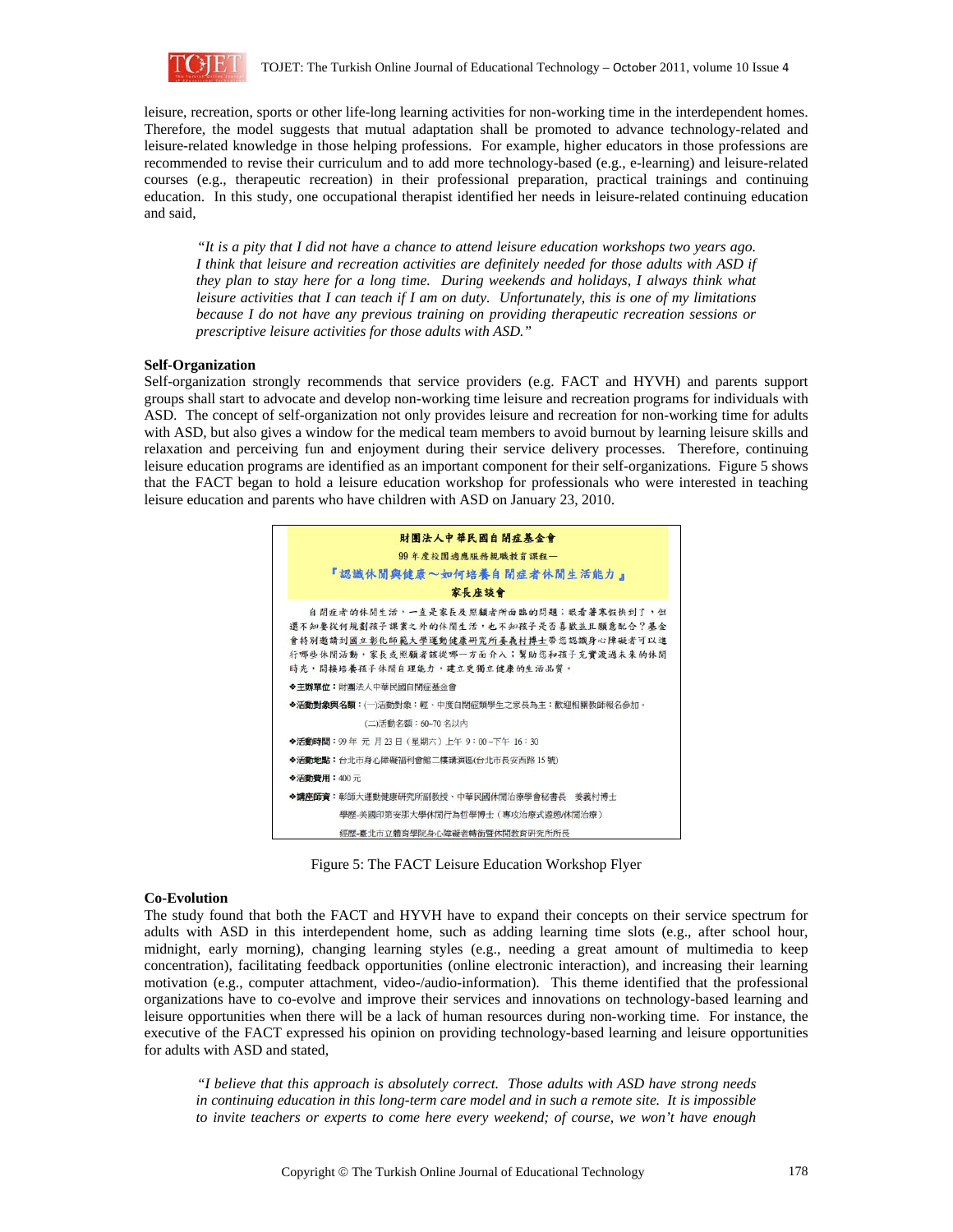

*money to do that. Therefore, I think that using technology-based learning is a very good way to do it! Additionally, if we can use this technology to teach them to make friends, have some fun and enjoyable time, that will be awesome!"* 

### **CONCLUSIONS**

The aim of this research is to develop a life-long learning model for non-working time in the interdependent homes for adults with ASD by employing complexity theory as a theoretical framework and using technology as a facilitation technique. Paley (2007) states that applying complexity theory in health care service and health related organizations is a right approach, however, it is believed that this approach is still in its embryonic state of the complexity science development. The results show that this life-long learning model builds on the theoretical base of complexity theory used to address survivability and adaptability successfully outlined four key elements to develop better services for non-working time in the interdependent homes for adults with ASD. In addition, it also assists helping professionals to prevent burnout by learning leisure skills and relaxation techniques, ways to release stress and how to have continuing leisure education opportunities for themselves and caregivers/patients' families.

Several matters arising from the research methodology may have impacted on these final results. First, this study only can gather information from four short stays and the lack of directly empirical long-term data (e.g. real interdependent homes) to support the model may be criticized due to the nature of exploratory study design. Nevertheless, the study still provides valuable contributions to stipulate possible practical solutions for nonworking time and services in the interdependent homes by having solid theoretical framework support and critical literature review. Secondly, another potential challenge would question on the legitimacy of borrowing concepts of complexity theory as a metaphors from the physical and biological sciences. In order to overcome this challenge, a great number of previous studies in health-related and educational professions on complexity theory have been critically reviewed. Satisfactory in predicting solutions on multidisciplinary collaborations was found because complexity theory provides a new angle in looking at how complex environment and structures form, adapt, and change. The academic nature of the research was emphasized in this study.

### **ACKNOWLEDGEMENTS**

This research was supported by the National Science Council, Taiwan under project numbers NSC 98-2511-S-018 -019 and NSC 99-2511-S-018 -019.

### **REFERENCES**

- American Psychiatric Association. (2000). *Diagnostic and statistical manual of mental disorders (4th ed.)*. Washington, DC: Author.
- Barker, E. T., Hartley, S. L., Seltzer, M., Floyd, F. J., Greenberg, J. S., & Orsmond, G. I. (2011). Trajectories of emotional well-being in mothers of adolescents and adults with autism. *Developmental Psychology, 47*(2), 551-561.
- Byng, R. & Jones, R. (2004). Mental Health Link: The development and formative evaluation of a complex intervention to improve shared care for patients with long-term mental illness. *Journal of Evaluation in Clinical Practice, 10*, 27–36.
- Chiang, I., Lee, Y., Frey, G., & McCormick, B. (2004). Testing the situationally modified social rank theory on friendship quality in male youth with high functioning autism spectrum disorder. *Therapeutic Recreation Journal, 38*(3), 261-274.
- Fraser S.W. & Greenhalgh, T. (2001). Coping with complexity: Educating for capability. *British Medical Journal, 323*, 799–803.
- Grobman, G. M. (2005). *Complexity theory: A new way to look at organizational change.* Public Administration Quarterly, 29(3), 351-384.
- Lu, S.H., Chiang, I.T. & Wang, C.H. (2008). A living home: Development of interdependent home model for adults with intellectual disabilities. *Journal of Special Education, 28*, 1-26.
- McConnell, E., Lekan-Rutledge, D., Nevidjon, B., & Anderson, R. (2004). Complexity theory: a long-term care specialty practice exemplar for the education of advanced practice nurses. *The Journal Of Nursing Education, 43*(2), 84-87.
- Narkon, D. E., Wells, J. C., & Segal, L. S. (2011). E-Word Wall: An interactive vocabulary instruction tool for students with learning disabilities and autism spectrum disorders. *Teaching Exceptional Children, 43*(4), 38-45.
- Paley, J. (2007). Complex adaptive systems and nursing. *Nursing Inquiry, 14*(3), 233-242.
- Plsek P.E. and Wilson, T. (2001). Complexity, leadership, and management in healthcare organizations. *British Medical Journal, 323*, 746–749.